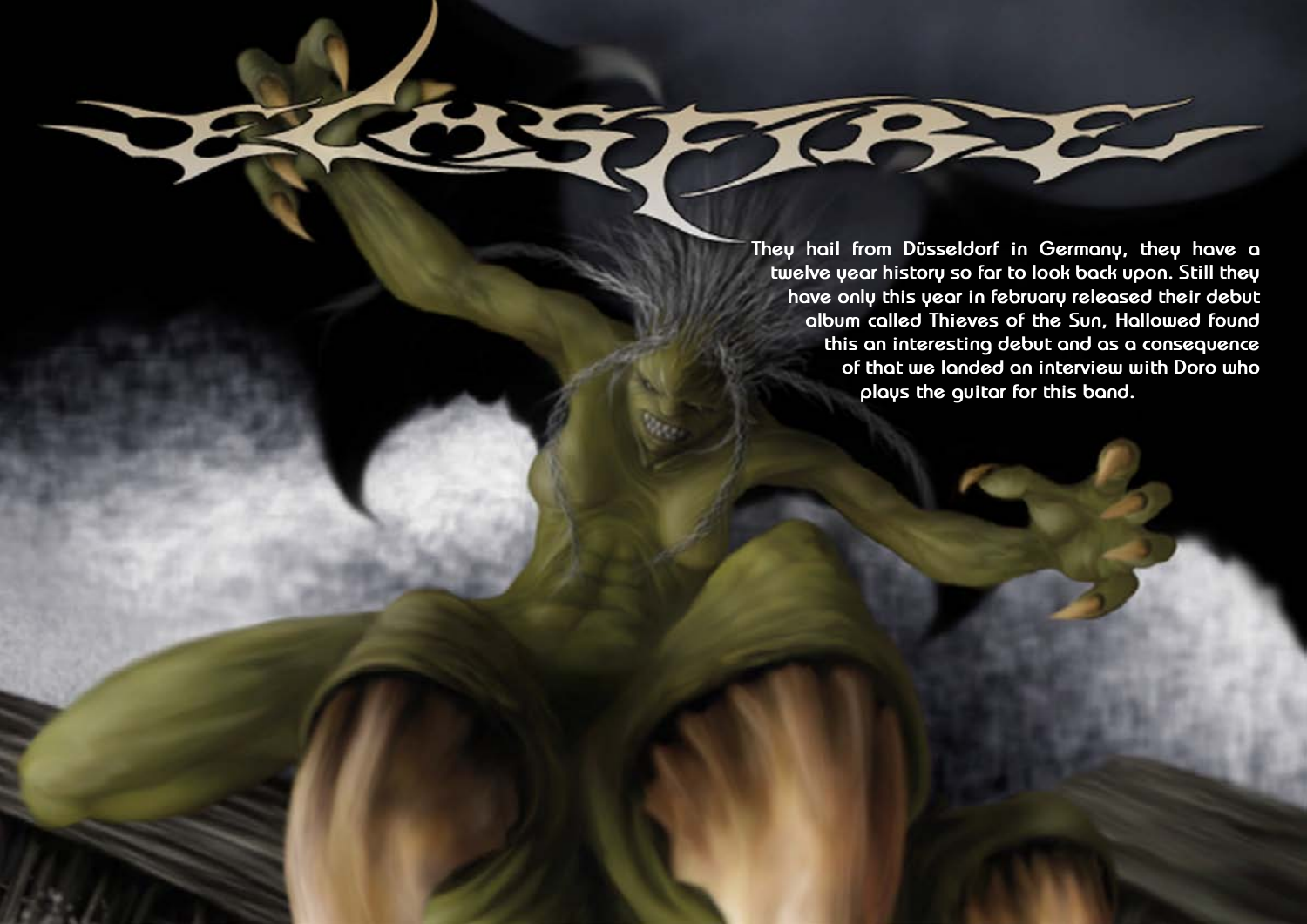

written by daniel källmalm photo: elmsfire press publiehed on 7/4-2012

The history of Elmsfire begins in Düsseldorf in 1999 when guitarists Germano and Doro founded the band in which they are still both active. It actually started with Doro being the student of Germano and when Doro got better they decided to form the band as their tastes in music happened to be quite similar. In the early going they had a more death metal oriented sound that in Doro's own words metamorphosed into something much more melodic

as a power metal band.

They played their first live shows in 2002 and shortly thereafter they released a first demo called "Untide", they have done an EP and more demos after that and now in 2012 they released their first album "Thieves of the Sun" which has been rather well received around the web.

and today they are often stamped the patron saint of sailors and re finally ending up at Massacre St. Elmo's Fire is a weather phenomenon in which luminous plasma created by a coronal discharge from s grounded object into an electrical field in the atmosphere such as those created by thunderstorms or volcanic eruptions. The name comes from line up changes and demos befo-

appears as a bright blue or violet glow that can appear like fire in certain circumstances and often springs from tall pointed objects like masts on a ship for instance. This natural phenomenon is what inspired the name Elmsfire, explains Doro.

- It was the idea of that bluish, fire-like apparition that inspired the name.

The name is also said to represent the fire burning for their creativity and passion residing within the band. And as we have already been touching upon they have gone through numbers of

which also featured another singer than the one they have now but Doro believes that they now have achieved something of a more stable line up that they can build upon in the future.

- Yes, we believe that our current line-up is not only stable but the lyrics. It is my conviction that also very powerful, a foundation on which we can hopefully build a lot of new and exciting songs.

and releasing their debut album rocks on the road as Doro puts it. And this hardship in finishing this album also makes the album such an important release to Elmsfire.

## **Thieves of the Sun**

"Thieves of the Sun", the debut cribe and it is better heard than of Elmsfire is their most elaborate work to date according to Doro, and it was not an easy album to finish due to them hitting a lot of from many different genres of

- There is a lot of emotion in the music and even so a lot of authentic experience hidden in all of the things going on around us and the creation of that album show in those songs, too.

metal. They do not want or intend to adhere to a certain style or sound like any band, just play the music that they like and as there are many different people in a band there are many different influences that effect the sound of this band. But a play of Elmsfire's "Thieves of the Sun" should entail something of an adventure.

As Doro points out when I ask, sound is a difficult thing to desread about but she describes the music of Elmsfire as rich heavy metal which carries elements ing.

- Listening to "Thieves of the Sun" is a bit like setting out for a journey. There is adventure waiting, a sense of freedom but also fear of what might happen and there is darkness lurking somewhere along the road...wait-

So with the album out a while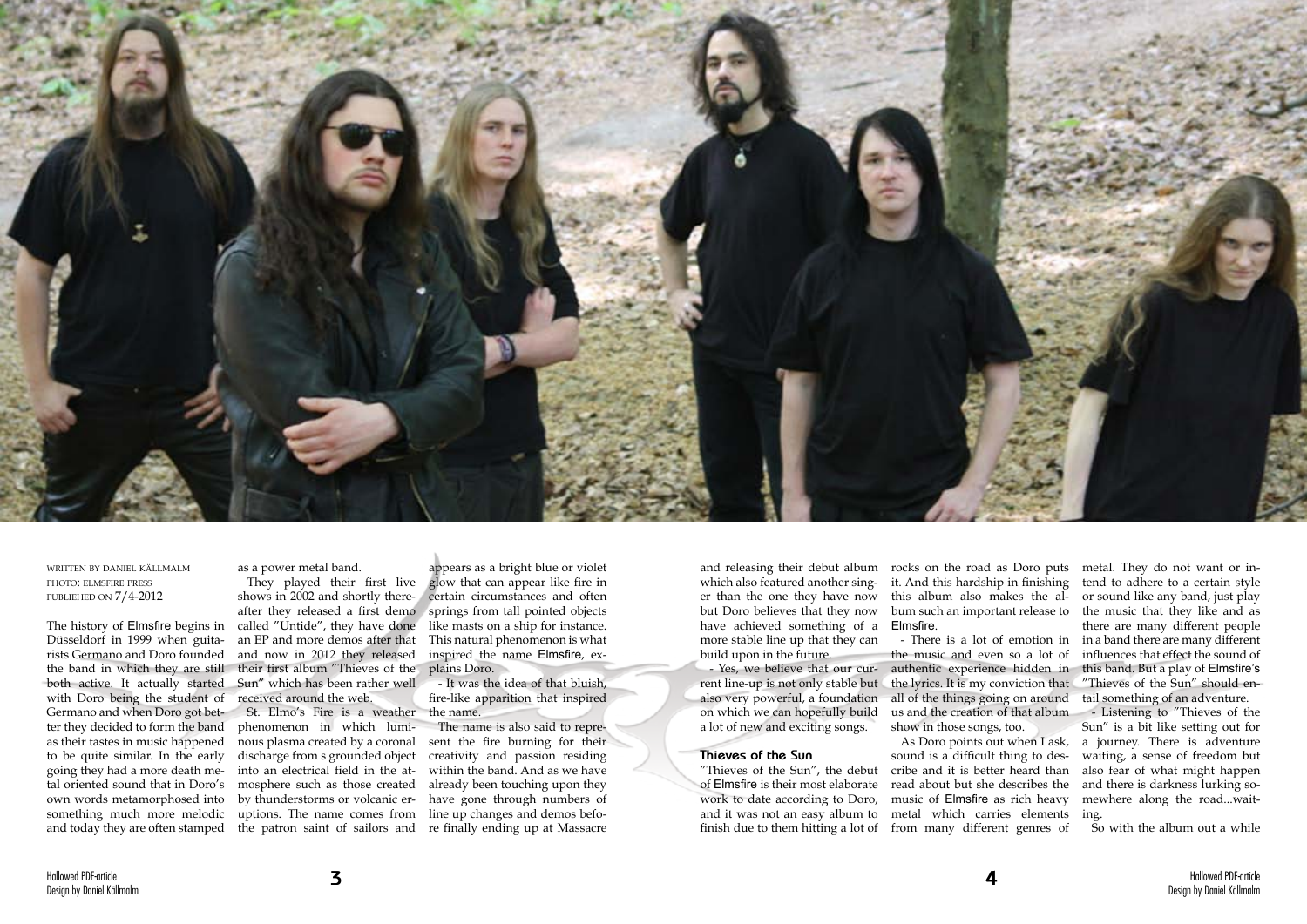Hallowed PDF-article Design by Daniel Källmalm

Hallowed PDF-article Design by Daniel Källmalm

ago it is easier to look into what kind of reception it has received by media and metal fans. And the fans of course love it explains Doro and they have won many new fans after this album as well, many outside their native Germany which she sees as surprising. The media is a different story however.

- I believe it is fair to say that we many people who like us and there are a few who hate us and also a number of those who haven't really decided. I dare everybody to give it a try and pass their own judgement, because that is how it works.

Trying things for yourself is of course the best method of knowing, but the band themselves know the effort behind

had a bit of everything: there are many. Elmsfire is a living thing much the production and evewe have no intention to stop and in creating the album, mainly in are already writing new stuff. the money and personnel departwho like our music, that's great news, if there are people who don't we couldn't care less, since "Thieves of the Sun" is a huge step for us, but still only one in and it's moving.

the best thing they could have accomplished with the resources at their disposal, as if you accom-- If there are people out there plish the best thing possible you cannot be other than satisfied and that regardless of what others think. But there were challenges ment.

> - It is almost inhuman how rything costs and very few people have an idea but very high expectations about the quality. If you have to pay for everything by yourself this is a hard task which we luckily overcame with will, discipline and sacrifice.

If you can sacrifice a lot to find And then, after the first release and its optimistic mood. It fits well with that almost folky reel we play during the refrain. My favourite solo is that on *Eolian* listening to it is just like watching the wind dance.

and Doro thinks they have every reason to be proud of what they have achieved.

Many say they couldn't care less what others think, Takida said that to me once and then later went on to report a negative review to the police stating it to be slander and threat, which it wasn't but I'll take their word for it and as they say the album turned out as they hoped and is

the money for a production, line up changes is more difficult to do anything about and that really made for a big challenge having people leave in the middle of recording sessions.

## **Promotion and Ending**

- The hardest was to see our that the track *Worth a Tale* can be singer leaving in the middle of considered a hit track and that In the Hallowed review stated doesn't seem to be too wrong in the book of Elmsfire.

So we have been talking about Elmsfire and their debut album but no band becomes successful without gathering an interest, and for that they of course needs a bit of good promotion. We often see that good bands vanish without the right promotion and I have reviewed many really good bands that hasn't had a label behind them and they often vanish after that first album, some return years later having found a label that could push them but what about Elmsfire? Has Massacre

the recording sessions. Gladly Ross (Thompson) helped us out with that problem and has become a true friend to us ever since. bum is *Worth a Tale*. I love the de-

our drummer left, too. Drummer and singer gone that might have killed a band. But we're still here. I think that was the true challenge.

- My favourite song on the alvil-may-care-attitude in that song